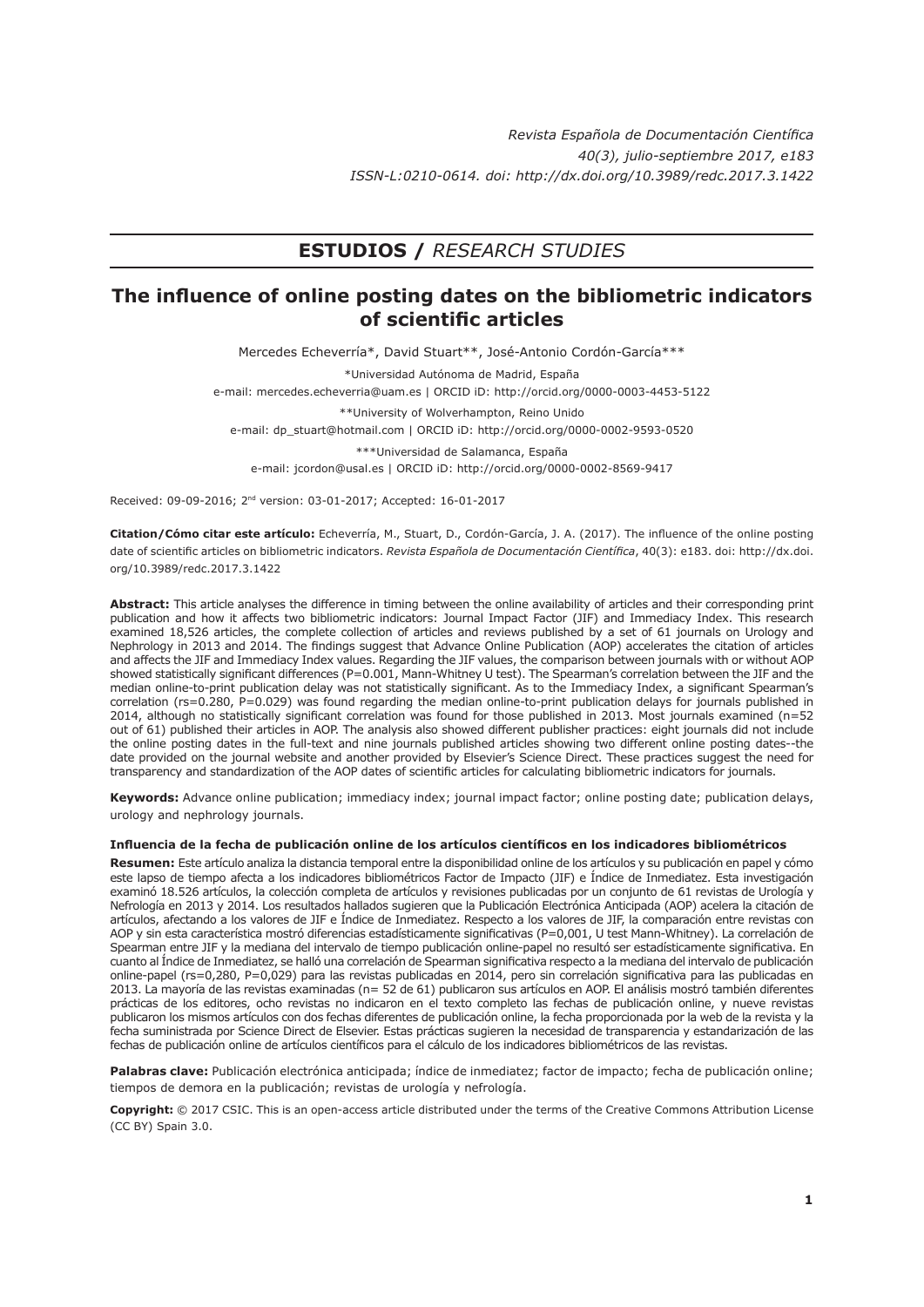## **1. INTRODUCTION**

The current system for measuring the impact of scholarly journals is based on the quantitative analysis of citations received by scientific publications. Time is an important factor in the calculation of such indicators, and the most popular indicators take into consideration the time a journal has had to accumulate citations, measuring both the citations a journal has received and the time it has taken to accumulate them. However, online publishing is changing the nature of the publication date, with inevitable consequences for the calculating of bibliometric indicators and the ranking of journals.

The most influential indicator to evaluate journals is the Journal Impact Factor (JIF), devised by Garfield and Sher in the early 1960s (Garfield, 2006). A journal's impact factor provides information on the relative importance of a journal in terms of influence, prestige and visibility within its subject category. The JIF is calculated from three elements, citations received, number of substantial items published and the measurement of a two-year window after publication. Despite its apparent accuracy, reproducibility and widespread use, the calculation of these variables as proxy for measuring a journal's influence has been widely discussed (Bordons et al., 2002; Bornmann and Marx, 2016; Glänzel and Moed, 2002; Lozano et al., 2012). The citation window has been criticised for a number of reasons: the shortness of the twoyear period for measuring disciplines with different citation latencies, it discriminates against papers whose citation patterns present delayed rises or delayed recognitions (Glänzel and Moed, 2002; Wang, 2013), and the time aggregation for online journal publication escapes from traditional metrics of print journal publication (Haustein et al., 2015; Stuart, 2015; Tort et al., 2012).

The Immediacy Index is another citation metric used for journal evaluation, designed to indicate how quickly articles in a journal are cited. This indicator is calculated as the average number of citations received by articles of a journal in the publication year divided by the number of articles published in that year (Thomson Reuters, 2012). In comparison to JIF, wich is based on citations received by articles published in the two years before the year in question, Immediacy Index is more restrictive in its calculation, considering only citations made in the actual publication year.

This work reports the findings of an investigation into the effect of *online-to-print* delays on the JIF and Immediacy Index of journals categorised as *Urology and Nephrology* in the Journal Citation Reports (JCR). The delay is calculated, from the initial date of online posting provided by the publishers in the full-text of the articles to the final official print date, indexed by Thomson Reuters' Web of Science (WoS). Subsequently, because JIFs form the basis of JCR rankings, we compare the *online-to-print* publication delays across the four quartiles of journals in JCR. Furthermore, the correlation between *online-to-print* delays and the number of articles published by a journal per year is studied, as well as the differences in publication delays between journals published by commercial publishers and scientific societies.

#### **2. BACKGROUND**

The traditional publication of print journals usually involved long delays from a manuscript's reception to publication. This was due to the bundling of articles into issues, as well as the backlog of manuscripts waiting for placement in a bound print volume with a limited space per year. In the late 1990s the proposal of many publishers to reduce these delays and give visibility to scientific output was to host electronic versions of their paper-based journals on their websites (Dong et al., 2006). Currently, most of major scientific publishers include posting dates in the full-text of peer-reviewed articles, once they are completely edited and formatted, and before the release print issue. For immediate online publication editors use services so-called: *'Advance online publication'* by Nature Group Publishing, '*Advance access'* by Oxford Journals, '*Articles in press'* by Elsevier*, 'Early view'* by John Wiley & Sons and *'Online first'* by Springer.

AOP enables the dissemination of knowledge more quickly, reduces the publication print delays and increases the visibility and readership of articles. It might also have influence on bibliometric indicators by enlarging citation time before the print publication date, which is the official start of the citation window used by WoS for calculating the JIF and Immediacy Index.

The increasing *online-to-print* publication delays in recent years, and its influence on bibliometric indicators have been pointed out in a number of recent studies. Tort et al. (2012) showed that the delays between online availability of articles and print publication lead to earlier citations, and thus can artificially raise a journal's impact factor, calculated by WoS on 2-year citation window. Chen et al. (2013) analysed the publication times in 51 *Ophthalmology* journals finding that journals with AOP had a higher JIF compared to those without this feature, although this difference was not statistically significant. Heneberg (2013) reported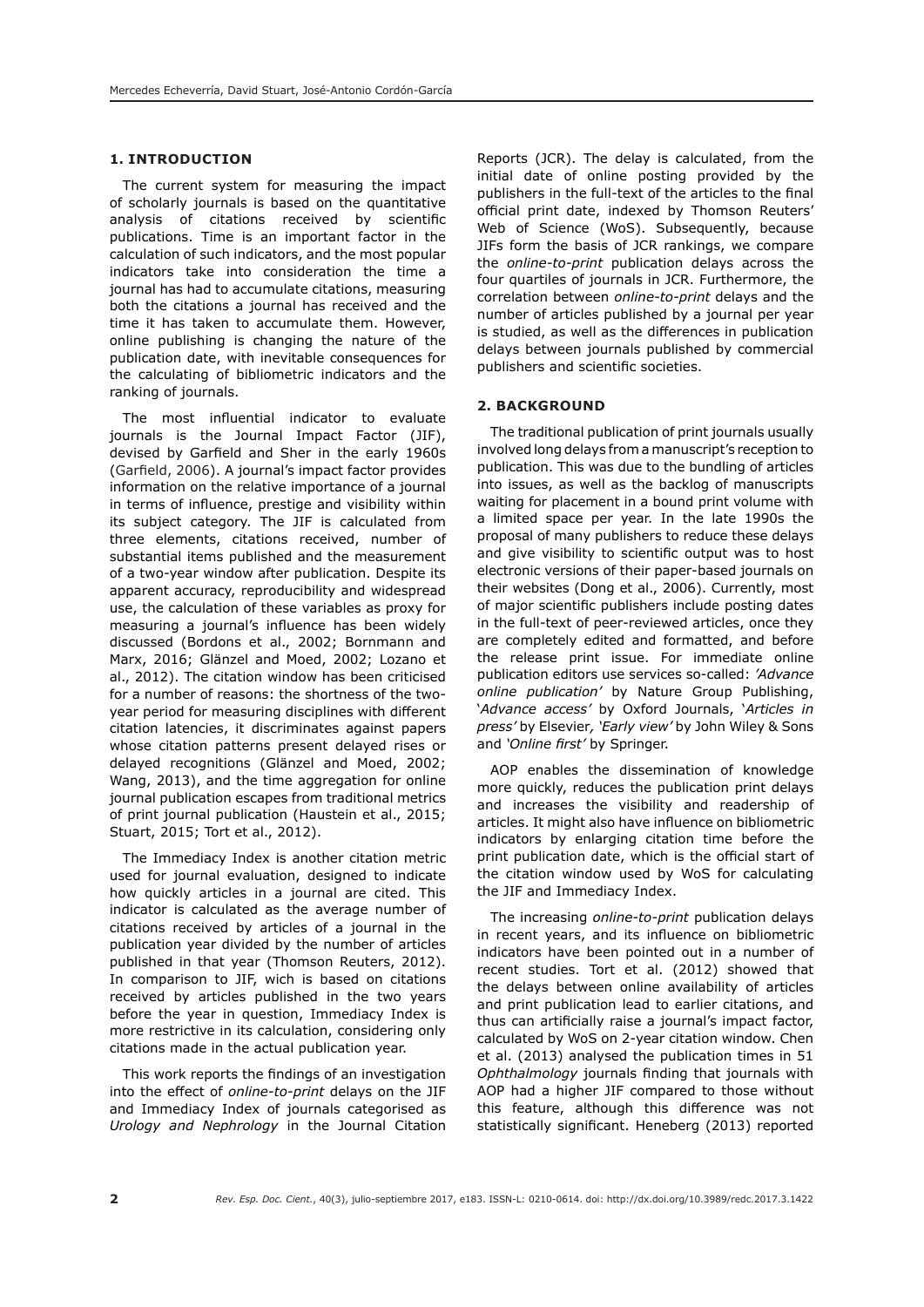that online first publication severely affects the calculation of the JIF and Immediacy Index and disadvantages online-only and print-only journals when evaluating them according to these bibliometric indicators.

Others studies have considered the issue of publication delays, Alves-Silva et al. (2016) found that 'online posting', defined as the period spent between the submission of a manuscript and online publication, was significantly and negatively related to JIF in a set of *Ecology* journals. Amat (2008) defined 'publication delay' as the chronological distance between the stated date of reception of a manuscript by a given journal and its appearance in any print issue of that journal, and determined that the effect of online posting on the publisher's site of the whole publication process reduced the publication delay by 29% in a group of *Food Research* journals. In contrast to the assumption that OA journals have shorter publication delays, Dong et al. (2006) showed that the 'publication speed' of journals, defined as the interval of time from the reception of the manuscripts to online publication, was faster for manuscripts published in AOP by Nature Group than those published in OA by Biomed Central. Although OA articles had a greater impact than articles that were not accessible freely online, they estimated that the impact of AOP was still uncertain.

# **3. RESEARCH QUESTIONS**

There is a limited amount of research so far into *online-to-print* delays, carried out on different publication times, research practices and different fields, and thus there is a clear need for further studies in more areas. This study contributes to current understanding of the influence of *onlineto-print* delays on the JIF and Immediacy Index, through an analysis of a set of 61 journals of *Urology and Nephrology*, indexed in JCR Thomson Reuters. More specifically, the research questions in this paper are:

- What is the correlation between *online-toprint* delays with JIF and Immediacy Index in *Urology and Nephrology* journals?
- Are there any differences between the distribution of journals in quartiles (JCR) and *online-to-print delays?*
- Is there a relationship between *online-toprint* publication delays and the number of articles published per year by a journal?
- Is there any difference in publication delays between journals published by large commercial publishers and scientific societies?

# **4. METHODOLOGY**

To gather research data (see online additional material [2013](https://figshare.com/s/032dc17ddd0441a4e8bb) and [2014](https://figshare.com/s/b3b163a87fed2f5a9132) for details) a set of 61 journals out of 77 indexed by JCR (2015), whose subject category was *Urology and Nephrology*  were analysed. In order to construct the dataset of journals (see Appendix Table I, and online additional material  $2013$  and  $2014$ ), the following methodological criteria were established:

# **4.1. Criteria for inclusion**

- All journals indexed by JCR in 2015 under the category *Urology and Nephrology.*
- All original articles and reviews, whose print publication date was included between January 2013 and December 2014.

# **4.2. Criteria for exclusion**

- Electronic journals without print publication version.
- Journals whose articles do not provide information about the online posting dates, JIF or Immediacy Index. Furthermore, those journals that could not be accessed full-text and journals with a low number of articles published were also excluded.
- Book reviews, critiques, comments, and letters from or to editors.
- Journal supplements were not included (following Björk and Solomon, 2013; Chen et al., 2013), as well as monographic series.

All papers were examined in electronic form. When an article was posted with different online dates, the date provided on the journal's website and the date provided by *Elsevier's Science Direct*, the date selected was the first date in which the article was available online. For each article the online posting date, provided by publishers in the full-text online, and the official print date provided by WoS, were recorded (see online additional material [2013](https://figshare.com/s/032dc17ddd0441a4e8bb) and [2014](https://figshare.com/s/b3b163a87fed2f5a9132)). When a journal did not specify information about the online posting date it was necessary to contact publishers. This only applied to two journals (*Archivos Españoles de Urología* and *Nephrology Nursing Journal*) and they confirmed that electronic and print publication dates were the same (see Appendix, Table I).

# **4.3. Journals and papers examined**

A total of 18,526 articles and reviews published in 2013 and 2014 were examined. This number of articles and reviews corresponded faithfully to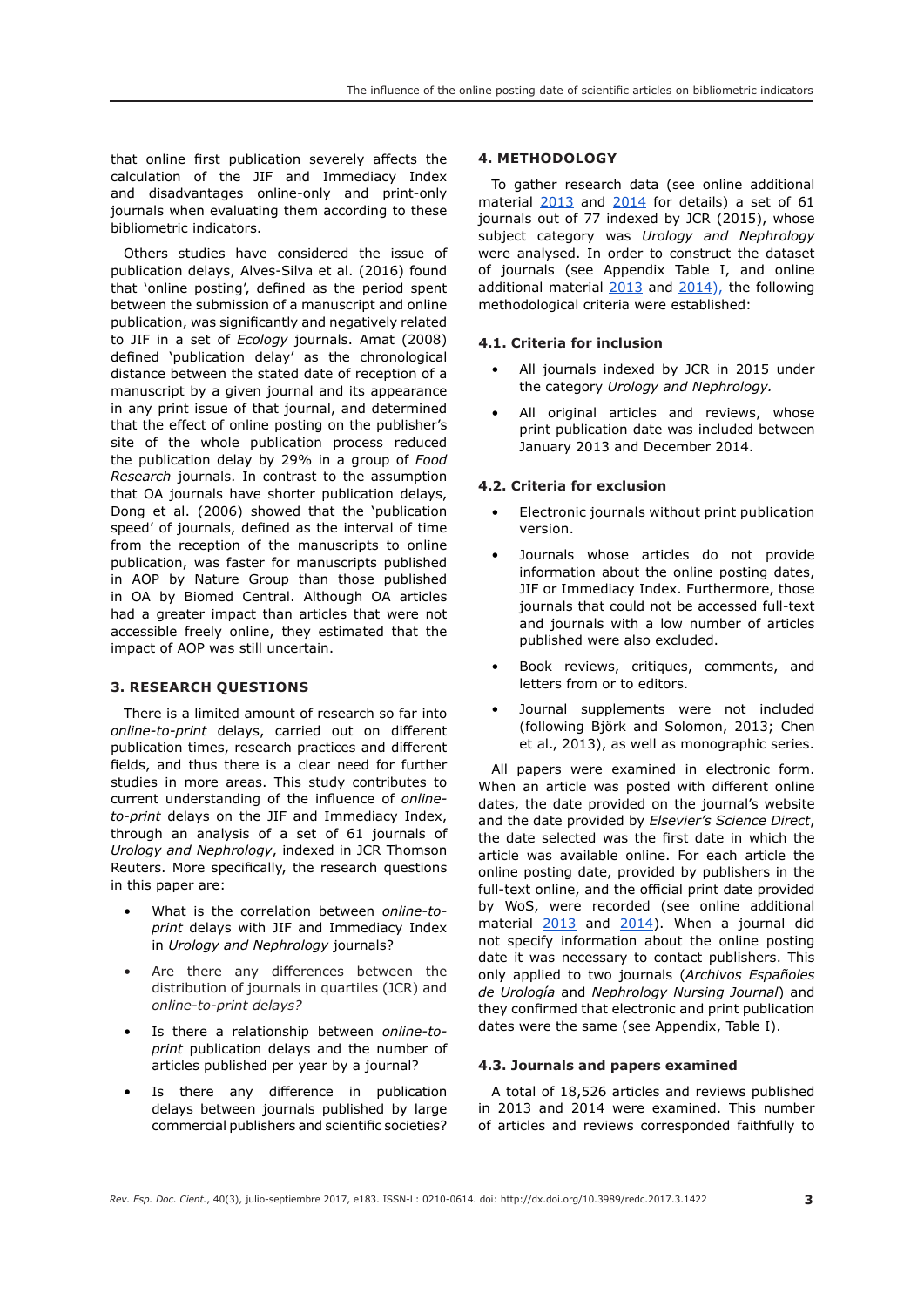61 out of 77 journals used by JCR to calculate the JIF score of 2015 and Immediacy Index of 2013 and 2014 of the subject category *Urology and Nephrology* Journals. The analysis excluded 16 journals, due to criteria detailed in the list of journals (see Appendix, Table II). This fact slightly altered the number of journals included in the list of 2013 (59 journals) (see Appendix, Table I).

Since only a minority of articles provided the day and month of print publication, the journal issue date was converted to days, based on average unit length. In this way, the date of publication was estimated: 1) as the  $15<sup>th</sup>$  day of each month for monthly journals, and 2) the last day of the first month for bimonthly journals. In cases of irregular journals (i.e. with 8 or 10 issues per year) the date of publication was distributed among the yearly period (following Amat, 2008). When an article was published in print and online during the same period of time, the number of days was not considered (see online additional material [2013](https://figshare.com/s/032dc17ddd0441a4e8bb) and [2014\)](https://figshare.com/s/b3b163a87fed2f5a9132).

### **4.4. STATISTICAL ANALYSES**

Median and Interquartile Ranges (IQRs, 25% - 75%) were calculated with the variable *onlineto-print* publication dates*,* obtained from the time distance between AOP and print publication for all articles and reviews of each journal. All data were tested for normality distribution and because the measures of the variable *online-to-print* publication dates were not normally distributed non-parametric tests were used.

The Spearman correlation test was used to examine the correlation between the median *online-to-print*  publication delays and JIF, Immediacy Index and the size of journals, based on the number of articles published per year. The Mann-Whitney U test was used to compare the JIFs of journals with AOP or without AOP, and also to determine whether there were differences between journals published by commercial editors and scientific societies regarding the variable *online-to-print* publication delays. The Kruskal-Wallis test was used for intra-group comparison of distribution of journals in quartiles with the variable *online-to-print* publication.

In our tests the statistical significance was set at 5% and two-sided. The analyses were performed using the SPSS Statistics software (IBM), version 22.

## **5. RESULTS**

The analysis revealed that a high proportion of *Urology and Nephrology* journals published their articles ahead of print 85.2% (n=52 out of 61), with a great dispersion in the lapse of time *onlineto-print* publication.

The median *online-to-print* publications was 86 days (IQR, 48-171) for journals published in 2013, and 95 days (IQR, 36-171) for journals published in 2014. The chronological distance between *online-to-print* publication dates showed a wide variability. In 2013, the range varied from journals with no-delays 16.9% (n=10) to journals whose median was more than 300 days 5.1% (n=3), with the most frequent interval being 43-84 days 23.7%  $(n=14)$  journals (see Fig. 1).

The chronological distance between *online-toprint* publications in 2014 varied from journals with no delays 14.8% (n=9) to 2 (3.2%) journals whose median was more than 300 days, with the most frequent interval being  $169-210$  days  $18\%$  (n=11) (see Fig. 2).

Regarding the study of the JIF (2015), the comparison between the JIF of journals with AOP and journals without AOP showed statistically significant differences (Mann-Whitney *z=*-3.255, P=0.001). The mean of the JIF for journals with AOP was  $\bar{x}$ =2.953, and for journals without AOP  $\bar{x}$ =1.003.

With respect to the correlation between JIF and the median days *online-to-print* publication delays, whose values for 2013 and 2014 were grouped, there was no statistically significant correlation  $(rs=0.158, P=0.233).$ 

In regard to Immediacy Index, the correlation between median days *online-to-print delays* and Immediacy Index was statistically significant (rs=0.280, P=0.029) for journals published in 2014 (n=61) (see Fig. 3). However, for journals published in 2013 (n=56 with Immediacy Index), there was no significant Spearman correlation (rs=0.117, P=0.391) (see Fig. 4).

In answer to the second research question, about whether there were differences of rank position of journals in quartiles (JCR) regarding *onlineto-print* delays, the Kruskal-Wallis test did not identify statistically significant differences in 2013  $(X^2=1.814, DF=3, P=0.612)$  and 2014  $(X^2=2.360,$ DF=3, P=0.501). However, it is important to observe that journals without AOP were classified in the lower quartiles: 5 titles (Q4) and 4 titles (Q3), whereas 16 journals with 267 days of AOP, on average, were classified in the first quartile (Q1).

Regarding the relationship between *online-toprint* publication delays and the size of journals, in terms of the number of articles published per year by a journal, a significant Spearman correlation was observed, both for journals published in 2013 (rs= 0.335, P=0.010) and 2014 (rs=0.375, P=0.003).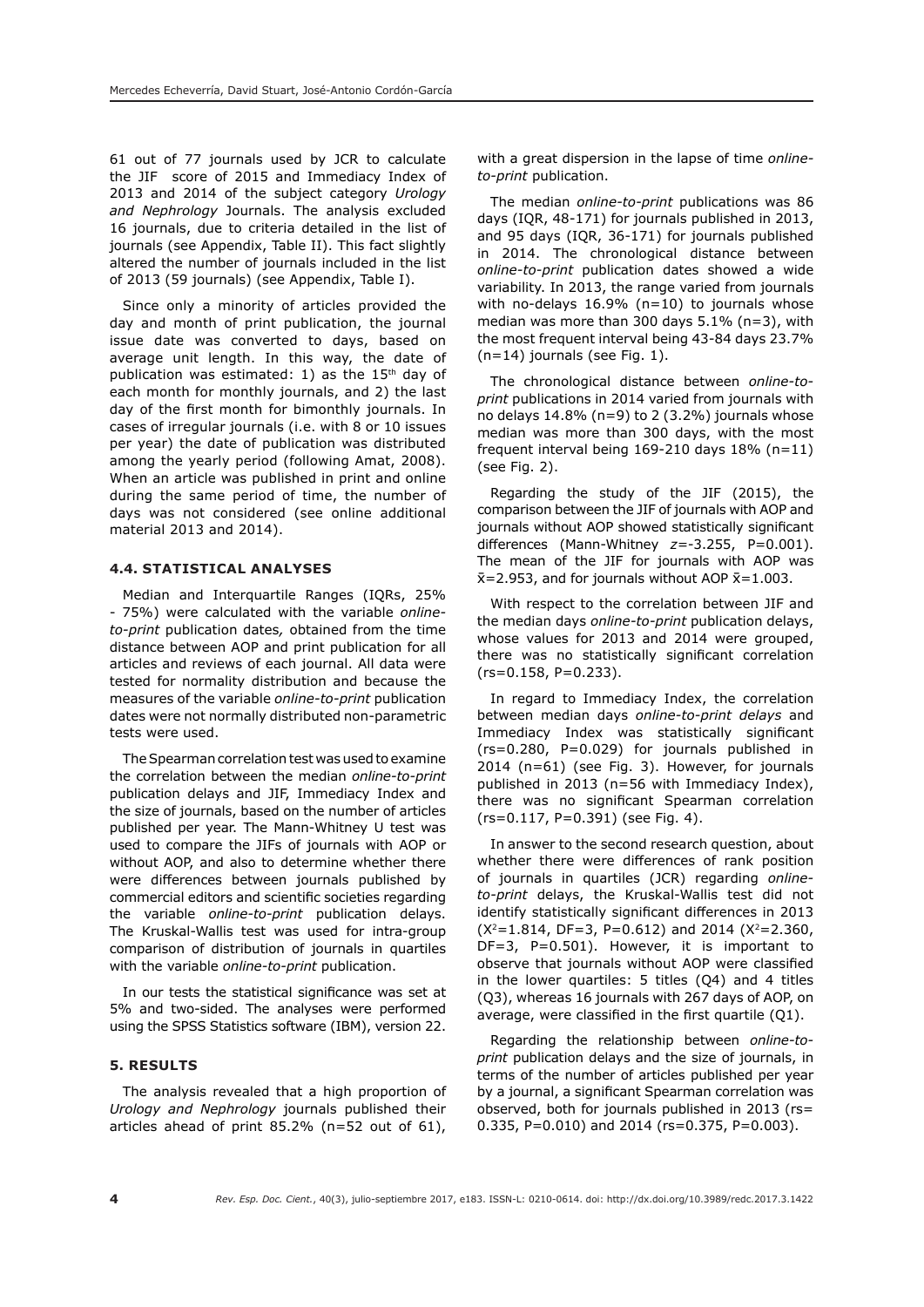

**Figure 1.** Frequency distribution of the median of days online-to-print publication delays in 2013Online-to-print publication delays 2013 (Median of days)

**Figure 2.** Frequency distribution of the median of days online-to-print publication delays in 2014 Online-to-print publication delays 2014 (Median of days)



**Figure 3.** Online-to-print publication delays (median of days) and Immediacy Index (2013)

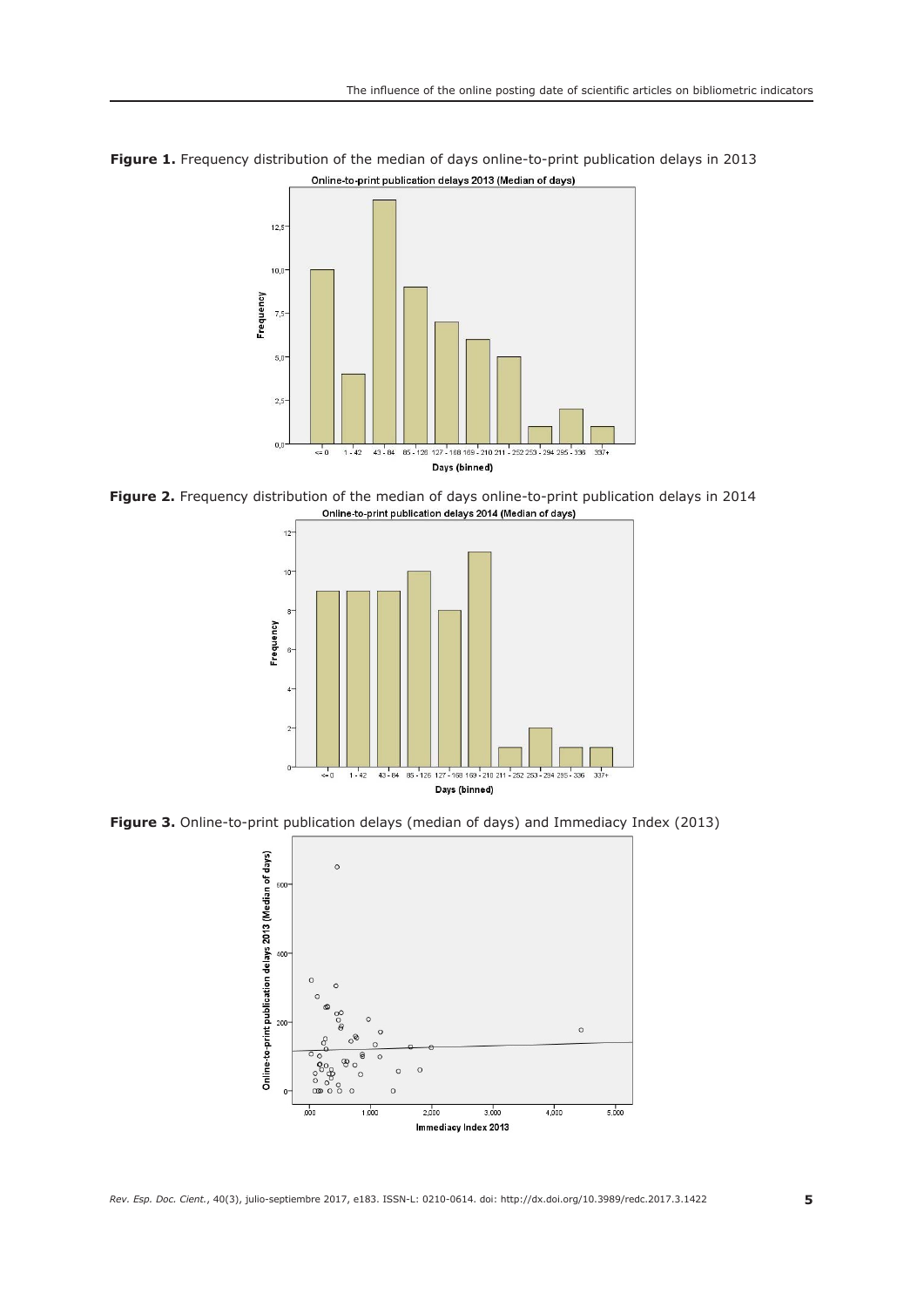

**Figure 4.** Online-to-print publication delays (median of days) and Immediacy Index (2014)

Another issue emerging from this research was whether there were differences regarding publication delays between journals published by commercial publishers (53/61) and by scientific societies (8/61) in relation to the variable of *onlineto-print* publication delays. The Mann-Whitney U test identified statistically significant differences for journals published by commercial publishers and scientific societies in 2013 (*z=*-2.109, P=0.035, median *online-to-print delays* of publishers 101 days [IQR, 51-173] vs societies 31 days [IQR, 0-81]). For journals published in 2014 (*z=* -2.119, P=0.034, median *online-to-print delays* of publishers 97 days [IQR, 45-171] vs societies 34 days [IQR, 0-74]).

#### **6. DISCUSSION**

The analysis revealed that most publishers of *Urology and Nephrology* journals published articles ahead of print ( $n= 52$  out of 61, 85.2%), with a great dispersion in the lapse time *onlineto-print* publications (see Fig. 1 and Fig. 2). The period spent between online to print publication was almost 3 months (86 days), on average, for journals published in 2013 and more than 3 months (95 days), on average, for journals published in 2014.

Although most publishers included the online posting date in the full-text of articles, some exceptions were observed: 8 journals did not include the date of online posting, and 9 journals published the same articles with 2 different online posting dates, the date provided on the journal's website and the date provided by Elsevier' *Science Direct*. These practices reflected a lack of standardization in terms of how publishers report online dates.

Despite the role of time on the accumulation of citations, the analysis did not show significant correlation between JIF and *online-to-print*  publication delays*.* This is probably due to the value of the JIF being determined by different parameters such as the journal size, the subject area, prestige, approach, availability or influential authors, and cannot objectively be reduced to a few variables (Alves-Silva et al., 2016). Althought the extent to which online-to-print delays can affect a journal's JIF is difficult to determine, journals without AOP would have less opportunity to receive citations and consequently it may influence their JIF.

In order to contrast this result to other studies (Chen et al., 2013; Heneberg, 2013; Tort et al. 2012), these authors did not register statistically significant correllation between journals with AOP and JIF, although they mentioned the influence of AOP in terms of higher impact factors in comparison to journals without this feature, number of citations utilized for the calculation of JIF, and potential distortions concerning the evaluation of journals. Moed (2007) provided evidence that the inclusion of a paper in *arXiv* accelerated its citation probably due to this repository making papers available *earlier*  accelerating communication, the process of reading and processing of information. This evidence was observed also by Craig et al. (2007) [mentioned by Heneberg (2013)] "preprint availability causes the citation counting process to start earlier although this earlier citation did not affect the final magnitude of citations accrued to a journal article". In this regard, Vanclay (2012) pointed out that "[AOP] offers little advantage for a journal that peaks early (e.g. *Nature*), but may substantially alter the JIF of slow-to-peak journals, such as *Ecology".*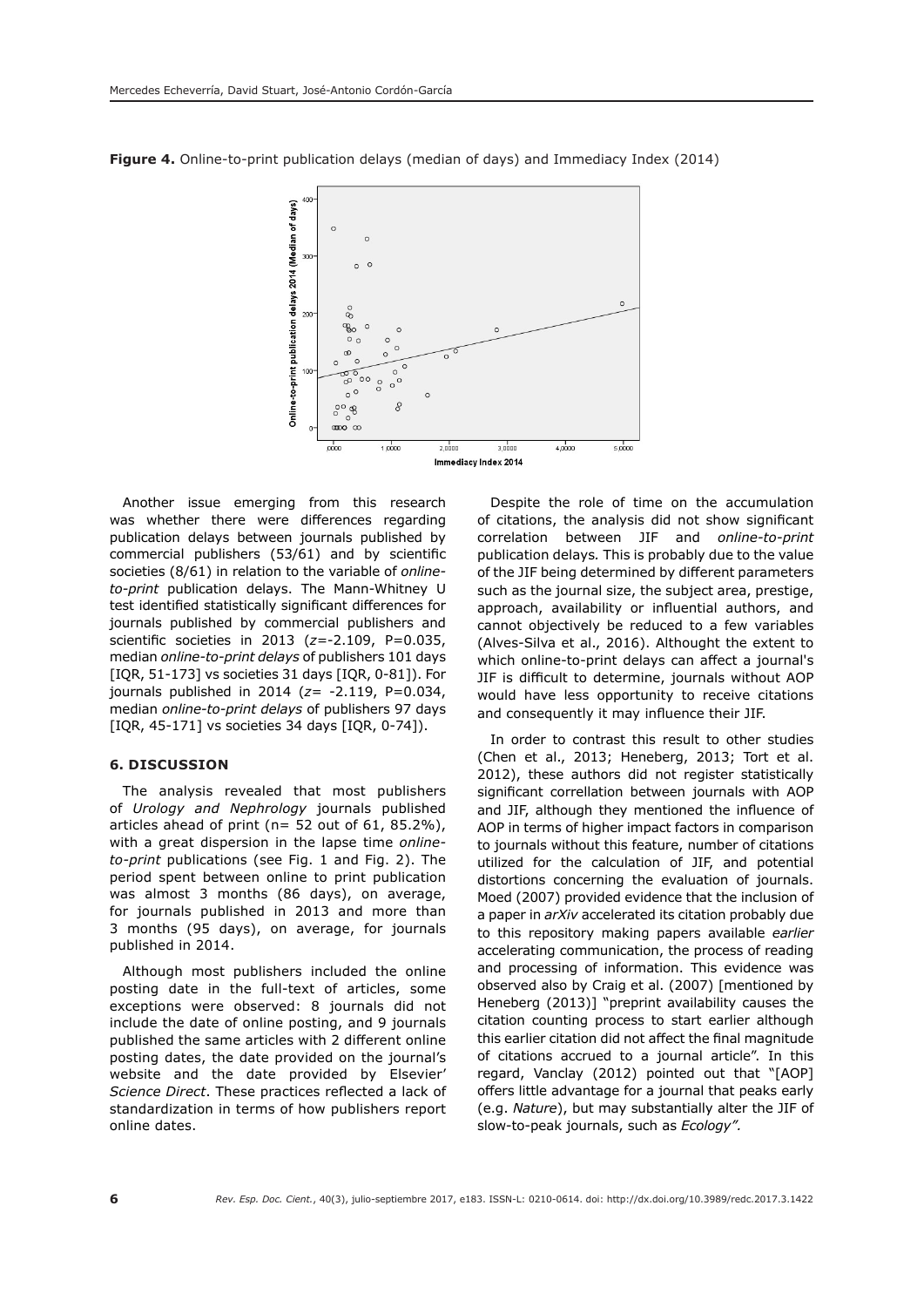Regarding the Immediacy Index, indicator that provides a useful perspective of the cutting-edge fields of research, the analysis showed a statistically significant correlation with *online-to-print* delays for the journals of 2014 (n=61), although without significant differences for the journals of 2013 (n=57 journals with Immediacy Index). Heneberg (2013), using the database Scopus, studied the number of citations received by articles with AOP ("*in press*" [Elsevier]) within the year when the article was assigned to a journal issue. According to Heneberg (2013), AOP ("*in press*" [Elsevier]) severely affects the calculation of Immediacy Index, although without significant differences.

As Immediacy Index is calculated on the number of citations that an article receives in the same year it is published, an article published early or with AOP has a better chance of being cited than one published later in the year. In fact, as Thomson Reuters (2012) states "Many publications that publish infrequently or late in the year have low Immediacy Indexes". On this point, the potential of technical conditions, such as frequency of publication and publication delays impact the Immediacy Index and have long been recognized and have limited the importance of this Index (Glänzel and Moed, 2002).

In answer to the second research question, about wether there were differences in the distribution of journals in quartiles (JCR) in relation to *onlineto-print* delays, the Kruskal-Wallis test did not show any statistically significant differences, although it is observed that a higher median of AOP corresponds with the higher quartiles, and journals without AOP are located in the lower quartiles. However, this statement would need further analysis.

Regarding the correlation between *online-toprint* delays and the number of articles published per year by a journal, the results indicated a statistically significant association. The steady growth of the number of articles, the large backlog of articles awaiting publication in bound print volumes and the need to achieve a rapid and efficient scientific communication are in the origin of Advance Online Publication. In this context, the data reflected statistically significant differences between journals published by major commercial editors (Elsevier, John Wiley, Nature Publishing Group, Oxford, Springer, Taylor & Francis) with a large number of articles per year and long delays

versus journals published by scientific societies, with a smaller number of articles published and shorter delays.

It is important to note that commercial editors published 87% of *Urology and Nephrology* journals analysed*.* As Larivière et al. (2015) pointed out "The proportion of scientific output published in journals under their ownership [large commercial publishing houses] has risen steadily over the past 40 years, and even more so since the advent of the digital era".

#### **7. CONCLUSION**

The practice of making papers available online ahead of print publication has facilitated the rapid communication of scientific research, but at the same time it has resulted in bibliometric consequences, such as enlarging the citation time of JIF and Immediacy Index.

The research revealed that the longest periods of *online-to-print* publication are mainly produced by large commercial editors that publish journals with a large number of articles per year. This suggests that, to some extent, delays are justified or at least are convenient. However, it would be necessary to study the effects long terms that this gradual increase in the number of days of AOP is having on the number of citations and their contribution to the JIF values, on the differences created between journals with or without AOP, and possible consequences on other bibliometric indicators*.*

Another feature of some articles with AOP was the lack of standardization of online posting dates. The publishers reported journals with different posting dates for the same article and journals without any mention of the date of online posting. Thus, there is a need for transparency and standardization of posting dates in order to assure the calculation of bibliometric indicators for the evaluation and comparability of journals (Haustein et al., 2015).

Until such standards emerge it is important to have a better understanding of how AOP affects different fields and metrics, and whether there are areas where the *online-to-print* publication delay is sufficient to not only have an impact on lesserused indicators such as the Immediacy Index but also the widely-adopted JIF.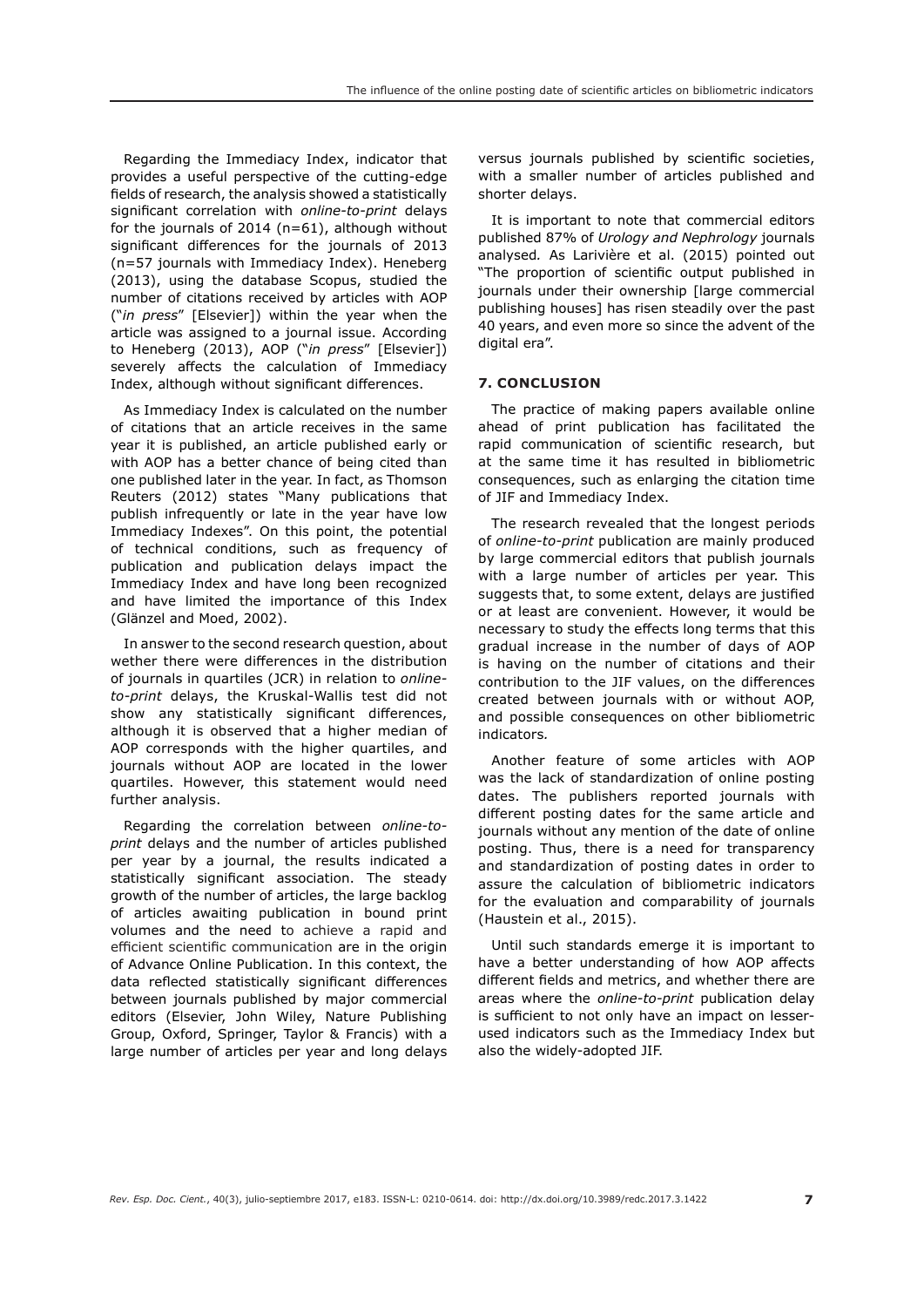## **8. REFERENCES**

- Alves-Silva, E.; Porto, A.C.F.; Firmino, C.; Silva, H.V.; Becker, I.; Resende, L.; Borges, L.; Pfeffer, L.; Silvano, M.; Galdiano, M.S.; Silvestrini, R.; Moura, R. (2016). Are the impact factor and other variables related to publishing time in ecology journals? *Scientometrics*, vol. 108 (3), 1445-1453. [https://doi.org/10.1007/](https://doi.org/10.1007/s11192-016-2040-0) [s11192-016-2040-0](https://doi.org/10.1007/s11192-016-2040-0)
- Amat, C.B. (2008). Editorial and publication delay of papers submitted to 14 selected Food Research journals. Influence of online posting. *Scientometrics,*  vol. 74 (3), p. 379-389. https://doi.org/10.1007/ s11192-007-1823-8
- Björk, B.C.; Solomon, D. (2013). The publishing delay in scholarly peer-reviewed journals. *Journal of Informetrics,* vol. 7 (4), 914-923. [https://doi.](https://doi.org/10.1016/j.joi.2013.09.001) [org/10.1016/j.joi.2013.09.001](https://doi.org/10.1016/j.joi.2013.09.001)
- Bordons, M.; Fernández M.T.; Gómez, I. (2002) Advantages and limitations in the use of impact factor measures for the assessment of research performance in a peripheral country. *Scientometrics,* vol 53 (2), 195-206. [https://doi.org/10.1023/A:1014800407876](https://doi.org/10.1023/A:1014800407876
)
- Bornmann, L.; Marx, W. (2016). The journal Impact Factor and alternative metrics. *EMBO reports*, vol. 17 (8), 1094-1097. <https://doi.org/10.15252/embr.201642823>
- Chen, H.; Chen, H.C.; Jhanji, V. (2013). Publication times, impact factors, and advance online publication in Ophthalmology journals. *Ophtalmology,* vol. 120 (8), 1697-1701. [https://doi.org/10.1016/j.](https://doi.org/10.1016/j.ophtha.2013.01.044) [ophtha.2013.01.044](https://doi.org/10.1016/j.ophtha.2013.01.044)
- Craig, I.D.; Plume, A.M.; McVeigh, M.E.; Pringle, J.; Amin, M. (2007) Do Open Access Articles Have Greater Citation Impact? A critical review of the literature. *Journal of Informetrics*, vol. 1 (3), 239–248. [https://](https://doi.org/10.1016/j.joi.2007.04.001) [doi.org/10.1016/j.joi.2007.04.001](https://doi.org/10.1016/j.joi.2007.04.001)
- Dong, P.; Loh, M.; Mondry, A. (2006). Publication lag in biomedical journals varies due to the periodical's publishing models. *Scientometrics,* vol. 69 (2), 271- 286.<https://doi.org/10.1007/s11192-006-0148-3>
- Garfield, E. (2006). The history and meaning of the journal impact factor. *Jama*, vol. 295 (1), 90-93. [https://doi.](https://doi.org/10.1001/jama.295.1.90) [org/10.1001/jama.295.1.90](https://doi.org/10.1001/jama.295.1.90)
- Glänzel, W.; Moed, H.F. (2002). Journal impact measures in bibliometric research. *Scientometrics,* vol. 53 (20), 171-193.<https://doi.org/10.1023/A:1014848323806>
- Haustein, S.; Bowman, T.D.; Costas, R. (2015). When is an article actually published? An analysis of online

availability, publication, and indexation dates. *15th International Conference on scientometrics and informetrics (ISSI), 29 June –3 September 2015*, pp. 1170-1179. Istanbul, Turkey. [https://arxiv.org/](https://arxiv.org/abs/1505.00796) [abs/1505.00796](https://arxiv.org/abs/1505.00796)

- Heneberg, P. (2013). Effects of print publication lag in dual format journals on scientometric indicators. *PloS One*, vol. 8, (4), e59877. [https://doi.org/10.1371/](https://doi.org/10.1371/journal.pone.0059877) [journal.pone.0059877](https://doi.org/10.1371/journal.pone.0059877)
- Larivière, V.; Haustein, S.; Mongeon, P. (2015). The oligopoly of academic publishers in the digital era. *PloS One*, vol. 10 (6), e0127502. [https://doi.org/10.1371/](https://doi.org/10.1371/journal.pone.0127502) [journal.pone.0127502](https://doi.org/10.1371/journal.pone.0127502)
- Lozano, G. A.; Larivière, V.; Gingras, Y. (2012). The weakening relationship between the impact factor and papers' citations in the digital age. *Journal of the American Society for Information Science and Technology*, vol. 63 (11), 2140-2145. [https://doi.](https://doi.org/10.1002/asi.22731) [org/10.1002/asi.22731](https://doi.org/10.1002/asi.22731)
- Moed, H.F. (2007). The effect of "open access" on citation impact: An analysis of ArXiv's condensed matter section. *Journal of the American Society for Information Science and Technology*, vol. 58 (13), 2047-2054.<https://doi.org/10.1002/asi.20663>
- Stuart, D. (2015). Metrics for an increasingly complicated information ecosystem. *Online Information Review*, vol. 39 (6), 848-854. [https://doi.org/10.1108/OIR-](https://doi.org/10.1108/OIR-06-2015-0174)[06-2015-0174](https://doi.org/10.1108/OIR-06-2015-0174)
- Thomson Reuters (2012). *Journal Citation Reports*; Available at: [http://admin-apps.webofknowledge.](http://admin-apps.webofknowledge.com/JCR/help/h_jrnlinfo.htm.) [com/JCR/help/h\\_jrnlinfo.htm.](http://admin-apps.webofknowledge.com/JCR/help/h_jrnlinfo.htm.) (Accessed 4 September 2016).
- Tort, A.B.L.; Targino, Z.H.; Amaral, O.B. (2012). Rising publication delays inflate journal impact factors. *PLoS One,* vol. 7 (12) e53374. [https://doi.org/10.1371/](https://doi.org/10.1371/journal.pone.0053374) [journal.pone.0053374](https://doi.org/10.1371/journal.pone.0053374)
- Vanclay, J. K. (2012). Impact factor: outdated artefact or stepping-stone to journal certification? *Scientometrics*, vol. 92 (2), 211-238. [https://doi.org/10.1007/s11192-](https://doi.org/10.1007/s11192-011-0561-0) [011-0561-0](https://doi.org/10.1007/s11192-011-0561-0)
- Wang, J. (2013). Citation time window choice for research impact evaluation. *Scientometrics*, vol. 94 (3), 851- 872.<https://doi.org/10.1007/s11192-012-0775-9>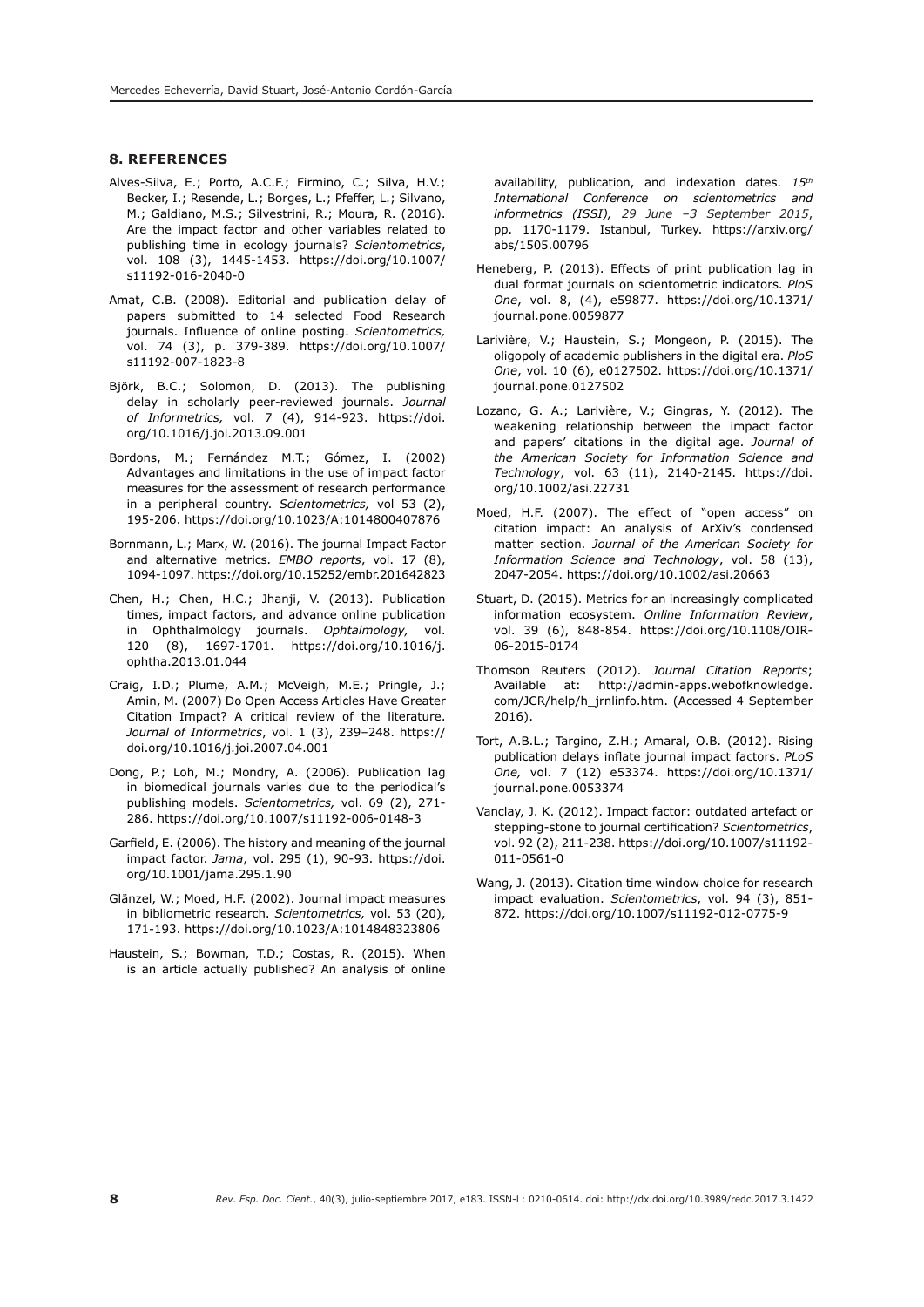|                                                              |                | 2013                   |                                     |                |                |                        | 2014                      |                 |        |                 | <b>Publishers</b>                             |
|--------------------------------------------------------------|----------------|------------------------|-------------------------------------|----------------|----------------|------------------------|---------------------------|-----------------|--------|-----------------|-----------------------------------------------|
| <b>Title of journals</b>                                     | Median<br>days | Interquartile<br>range | <b>Immediacy</b><br>Index           | articles<br>z  | Median<br>days | Interquartile<br>range | <b>Immediacy</b><br>Index | N articles      | 耳      | Quartiles       | (1) Scientific<br>societies (2)<br>commercial |
| Actas Urológicas Españolas                                   | 151            | 95-182                 | 0,261                               | 92             | 179            | 153-213                | 0,200                     | 99              | 0,964  | $\beta$         | H                                             |
| Advance in Chronic Kidney<br>Disease                         | 151            | 95-182                 | 0,261                               | 92             | 179            | 153-213                | 0,200                     | 99              | 0,964  | $\beta$         | ⊣                                             |
| Aging Male                                                   | 50             | $0 - 60$               | 0,323                               | $\overline{5}$ | 80             | 57-128                 | 0,214                     | 42              | 1,493  | c3              | H                                             |
| American Journal of Kidney<br>Diseases                       | 128            | 100-157                | 1,655                               | 219            | 124            | 100-152                | 1,949                     | 201             | 6,369  | $\vec{c}$       | $\overline{\phantom{0}}$                      |
| American Journal of<br>Nephrology                            | 17             | $0 - 24$               | 0,473                               | 129            | 33             | 24-46                  | 0,315                     | 128             | 2,605  | S <sub>2</sub>  | H                                             |
| of Physiology-Renal<br>American Journal<br>Physiology        | 75             | 65-85                  | 0,744                               | 330            | 68             | 57-77                  | 0,779                     | 289             | 3,39   | $\vec{c}$       | $\sim$                                        |
| Archivos Españoles de<br>Urología                            | $\circ$        | $\circ$                | Immediacy<br>Index<br>$\frac{1}{2}$ | 118            | $\circ$        | 0,009                  | 0,009                     | 113             | 0,307  | $\mathcal{Q}^4$ |                                               |
| Asian Journal of Andrology                                   | 76             | 59-102                 | 0,598                               | 120            | 97             | 61-141                 | 1,064                     | 125             | 2,644  | $\overline{Q}$  | H                                             |
| <b>BJU</b> International                                     | 134            | 64-193                 | 1,073                               | 424            | 107            | 27-189                 | 1,229                     | 305             | 4,387  | $\vec{Q}$       | ⊣                                             |
| <b>Blood Purification</b>                                    | $\circ$        | $\circ$                | 0,336                               | 107            | $\circ$        | $\circ$                | 0,187                     | 90              | 1,404  | Q <sub>3</sub>  |                                               |
| Cardiorenal Medicine                                         | $\circ$        | $\circ$                | 0,179                               | 28             | $\circ$        | $\circ$                | 0,194                     | $\overline{31}$ | 1,698  | Q3              |                                               |
| Clinical And Experimental<br>Nephrology                      | 121            | 183-258                | 0,273                               | 213            | 282            | 181-301                | 0,397                     | 114             | 1,945  | S <sub>2</sub>  | $\overline{\phantom{0}}$                      |
| Clinical Genitourinary<br>Cancer                             | 154            | 118-167                | 0,774                               | $\overline{5}$ | 172            | 135-199                | 0,26                      | 96              | 2,599  | $\beta$         | $\overline{\phantom{0}}$                      |
| Clinical Journal of the<br>American Society of<br>Nephrology | 99             | 77-115                 | 1,152                               | 252            | $\overline{7}$ | 47-85                  | 1,016                     | 242             | 4,657  | $\vec{C}$       | $\sim$                                        |
| Clinical Nephrology                                          | 139            | $93 - 414$             | 0,234                               | 141            | 93             | 47-546                 | 0,156                     | 102             | 1,065  | $\beta$         | $\overline{\phantom{0}}$                      |
| CUAJ - Canadian Urological<br>Association Journal            | $\circ$        | $\circ$                | 1,367                               | 231            | $\circ$        | $\circ$                | 0,194                     | 218             | 0,866  | $\beta$         | $\sim$                                        |
| Current Urology Reports                                      | 63             | 50-82                  | Immediacy<br>Index<br>$\frac{1}{2}$ | 92             | 57             | $34 - 62$              | 0,25                      | 84              | 1,597  | S,              | $\mathord{\text{--}}$                         |
| European Urology                                             | 177            | $143 - 223$            | 4,439                               | 189            | 217            | 148-327                | 4,978                     | 228             | 14,976 | $\vec{C}$       | $\overline{\phantom{0}}$                      |
| Hemodialysis International                                   | 245            | 204-281                | 0,292                               | 87             | 170            | 125-199                | 0,271                     | 107             | 1,495  | C <sub>3</sub>  | $\overline{\phantom{0}}$                      |
| International Journal of<br>Impotence Research               | 189            | $\sim$<br>140-21       | 0,523                               | $\frac{1}{4}$  | 195            | 174-214                | 0,298                     | 46              | 1,396  | C <sub>3</sub>  |                                               |

Table I. Dataset of Urology and Nephrology Journals **Table I.** Dataset of Urology and Nephrology Journals

**APPENDIX**

**APPENDIX** 

**9**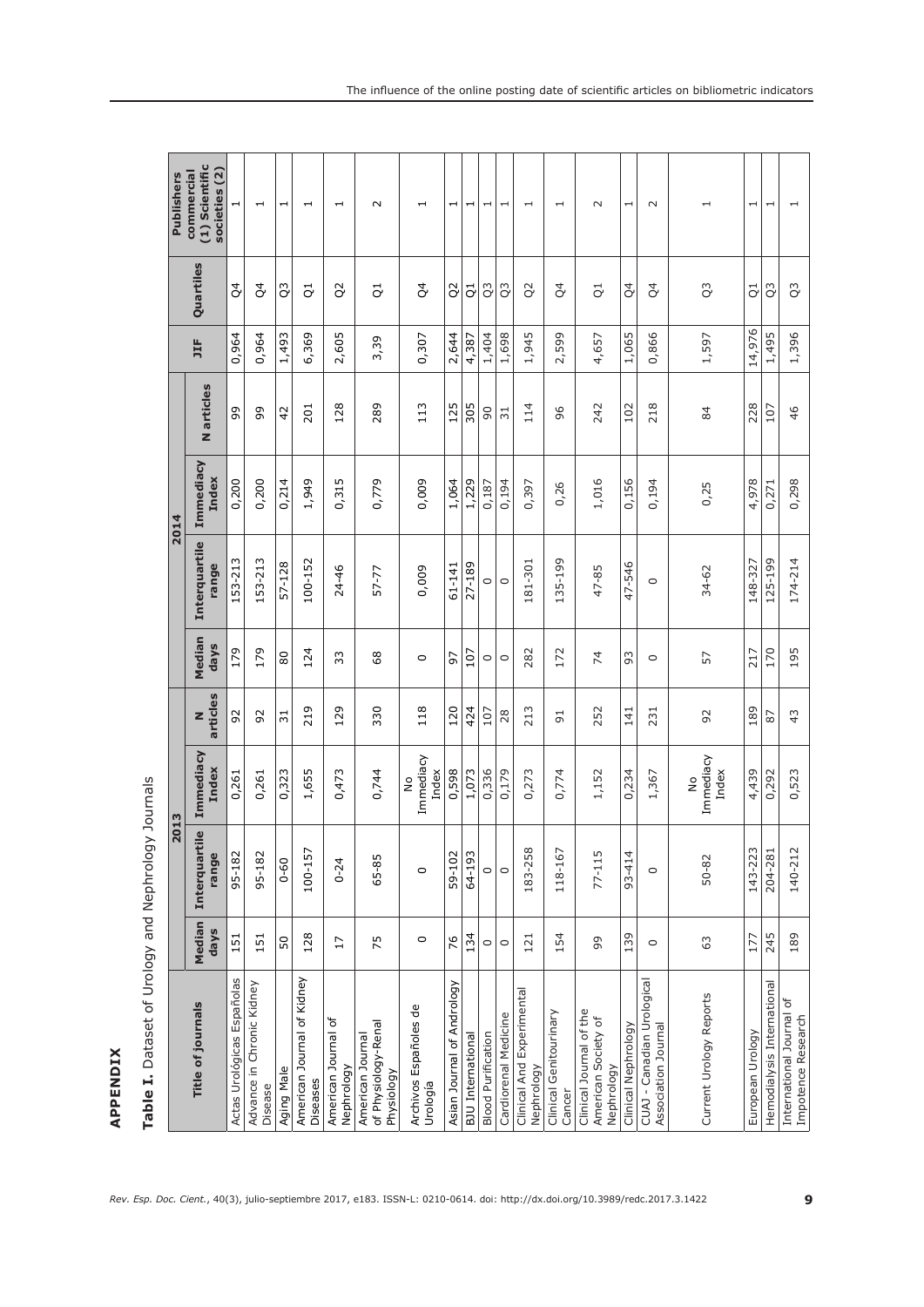| $\overline{\phantom{0}}$            | $\sim$                                | $\overline{\phantom{0}}$               | $\overline{\phantom{0}}$                | $\sim$                                | $\overline{\phantom{0}}$ | $\overline{\phantom{0}}$ | $\overline{\phantom{0}}$     | $\overline{\phantom{0}}$   | $\overline{\phantom{0}}$   | $\sim$                                           | $\overline{\phantom{0}}$ | $\overline{\phantom{0}}$              | $\overline{ }$       | $\overline{\phantom{0}}$                                                                                                     | $\overline{\phantom{0}}$              | $\overline{\phantom{0}}$  | $\overline{\phantom{0}}$ | $\overline{\phantom{0}}$       | ⊣          | $\overline{\phantom{0}}$               | $\sim$                     | ⊣                         | $\overline{\phantom{0}}$           | H                        | $\overline{\phantom{0}}$ | $\sim$                               | I                   | $\overline{\phantom{0}}$ |
|-------------------------------------|---------------------------------------|----------------------------------------|-----------------------------------------|---------------------------------------|--------------------------|--------------------------|------------------------------|----------------------------|----------------------------|--------------------------------------------------|--------------------------|---------------------------------------|----------------------|------------------------------------------------------------------------------------------------------------------------------|---------------------------------------|---------------------------|--------------------------|--------------------------------|------------|----------------------------------------|----------------------------|---------------------------|------------------------------------|--------------------------|--------------------------|--------------------------------------|---------------------|--------------------------|
| $\Omega$                            | $\tilde{Q}$                           | Q <sub>2</sub>                         | c3                                      | $\beta$                               | Q <sub>2</sub>           | Q3                       | $\beta$                      | Q <sub>2</sub>             | $\overline{Q}$             | $\vec{C}$                                        | $\vec{C}$                | $\tilde{Q}$                           | $\vec{c}$            | $\beta$                                                                                                                      | $\beta$                               | $\vec{C}$                 | $\vec{c}$                | $\beta$                        | Q3         | $\vec{C}$                              | $\beta$                    | c3                        | C <sub>3</sub>                     | $\vec{C}$                | $\approx$                | c3                                   | $\beta$             | $\vec{C}$                |
| 1,878                               | 1,344                                 | 1,834                                  | 1,292                                   | 1,14                                  | 2,107                    | 1,352                    | 1,17                         | 2,06                       | 2,844                      | 8,491                                            | 4,7                      | 2,908                                 | 7,683                | 0,231                                                                                                                        | 0,536                                 | 9,463                     | 5,957                    | 0,541                          | 1,796      | 4,085                                  | 0,734                      | 1,471                     | 1,531                              | 3,128                    | 2,338                    | 1,298                                | 0,562               | 3,778                    |
| 221                                 | 32                                    | 244                                    | 336                                     | 75                                    | 246                      | 88                       | 217                          | 53                         | 315                        | 260                                              | 458                      | $\overline{7}$                        | 242                  | 35                                                                                                                           | 27                                    | 53                        | 55                       | 51                             | 126        | 332                                    | 45                         | 85                        | 42                                 | 127                      | 250                      | 152                                  | 212                 | 159                      |
| 0,932                               | 0,375                                 | 0,353                                  | 0,277                                   | 0,44                                  | 0,381                    | 0,409                    | 0,253                        | 0,278                      | 0,595                      | 2,108                                            | 1,131                    | 0,254                                 | 2,812                | $\circ$                                                                                                                      | 0,048                                 | 1,623                     | 1,109                    | 0,07                           | 0,365      | 1,096                                  | 0,111                      | 0,172                     | 0,071                              | 0,578                    | 0,582                    | 0,431                                | 0,042               | 1,137                    |
| 130-187                             | $\circ$                               | 150-193                                | 108-184                                 | $\circ$                               | 78-106                   | 53-194                   | 139-2015                     | 68-92                      | $75 - 103$                 | 114-172                                          | 156-186                  | $0 - 32$                              | 143-194              | 298-377                                                                                                                      | $\circ$                               | 47-62                     | $27 - 42$                | $0 - 54$                       | $24 - 29$  | 94-187                                 | $\circ$                    | $0 - 53$                  | $0 - 39$                           | 188-382                  | 148-270                  | $91 - 232$                           | $71 - 172$          | 67-119                   |
| 153                                 | $\circ$                               | 171                                    | 155                                     | $\circ$                               | 95                       | 116                      | 178                          | 83                         | 85                         | 134                                              | 171                      | 17                                    | 171                  | 348                                                                                                                          | $\circ$                               | 57                        | 33                       | 36                             | 27         | 139                                    | $\circ$                    | 37                        | $\circ$                            | 330                      | 177                      | 152                                  | 113                 | 83                       |
| 162                                 | 32                                    | 286                                    | 236                                     | 75                                    | 237                      | 2013                     | 254                          | 80                         | 324                        | 190                                              | 606                      | 92                                    | 232                  | 30                                                                                                                           | 29                                    | 55                        | $\overline{61}$          | 64                             | 109        | 389                                    | 34                         | $\overline{9}$            |                                    | 97                       | 225                      | 85                                   | 228                 | 182                      |
| 0,964                               | Immediacy<br>Index<br>$\frac{1}{2}$   | 0,447                                  | 0,267                                   | 0,493                                 | 0,274                    | online posting in        | 0,130                        | 0,475                      | 0,614                      | 1,805                                            | 1,161                    | 0,087                                 | 1,991                | 0,033                                                                                                                        | 0,148                                 | 1,455                     | 0,836                    | 0,03                           | 0,284      | 0,866                                  | 0,148                      | 0,096                     | articles in 2013                   | 0,52                     | 0,68                     | 0,512                                | 0,167               | 0,752                    |
| $\Omega$<br>158-23                  | $\circ$                               | $\sqrt{2}$<br>187-24                   | 81-328                                  | $\circ$                               | 41-103                   | Articles without         | 181-39                       | 76-297                     | 73-125                     | 40-87                                            | 146-18                   | $\circ$                               | 96-153               | 282-36                                                                                                                       | $\circ$                               | 47-62                     | $31 - 64$                | 8-153                          | 19-26      | 74-157                                 | $\circ$                    | $0 - 72$                  | Only 7                             | 207-26                   | 122-214                  | 150-210                              | $47 - 137$          | 108-199                  |
| 208                                 | $\circ$                               | 224                                    | 242                                     | $\circ$                               | 73                       |                          | 274                          | 206                        | 85                         | 61                                               | 171                      | $\circ$                               | 126                  | 321                                                                                                                          | $\circ$                               | 57                        | 48                       | 107                            | 23         | 106                                    | $\circ$                    | $\overline{51}$           |                                    | 227                      | 144                      | 182                                  | 101                 | 159                      |
| International Journal of<br>Urology | International Neurourology<br>Journal | Urogynecology Journal<br>International | International Urology and<br>Nephrology | Iranian Journal of Kidney<br>Diseases | Journal of Endourology   | Journal of Nephrology    | Journal of Pediatric Urology | Journal of Renal Nutrition | Journal of Sexual Medicine | Journal of the American<br>Society of Nephrology | Journal of Urology       | Kidney and Blood Pressure<br>Research | Kidney International | LUTS - Lower Urinary Tract<br>Symptoms                                                                                       | ш<br>Minerva Urologica<br>Nefrologica | Nature Reviews Nephrology | Nature Reviews Urology   | Therapeutique<br>Nephrologie & | Nephrology | Nephrology Dialysis<br>Transplantation | Nephrology Nursing Journal | Nephron Clinical Practice | Nephron Experimental<br>Nephrology | Neurourology Urodynamics | Pediatric Nephrology     | Peritoneal Dialysis<br>International | Progrès en Urologie | Prostate                 |
| 10                                  |                                       |                                        |                                         |                                       |                          |                          |                              |                            |                            |                                                  |                          |                                       |                      | Rev. Esp. Doc. Cient., 40(3), julio-septiembre 2017, e183. ISSN-L: 0210-0614. doi: http://dx.doi.org/10.3989/redc.2017.3.142 |                                       |                           |                          |                                |            |                                        |                            |                           |                                    |                          |                          |                                      |                     |                          |